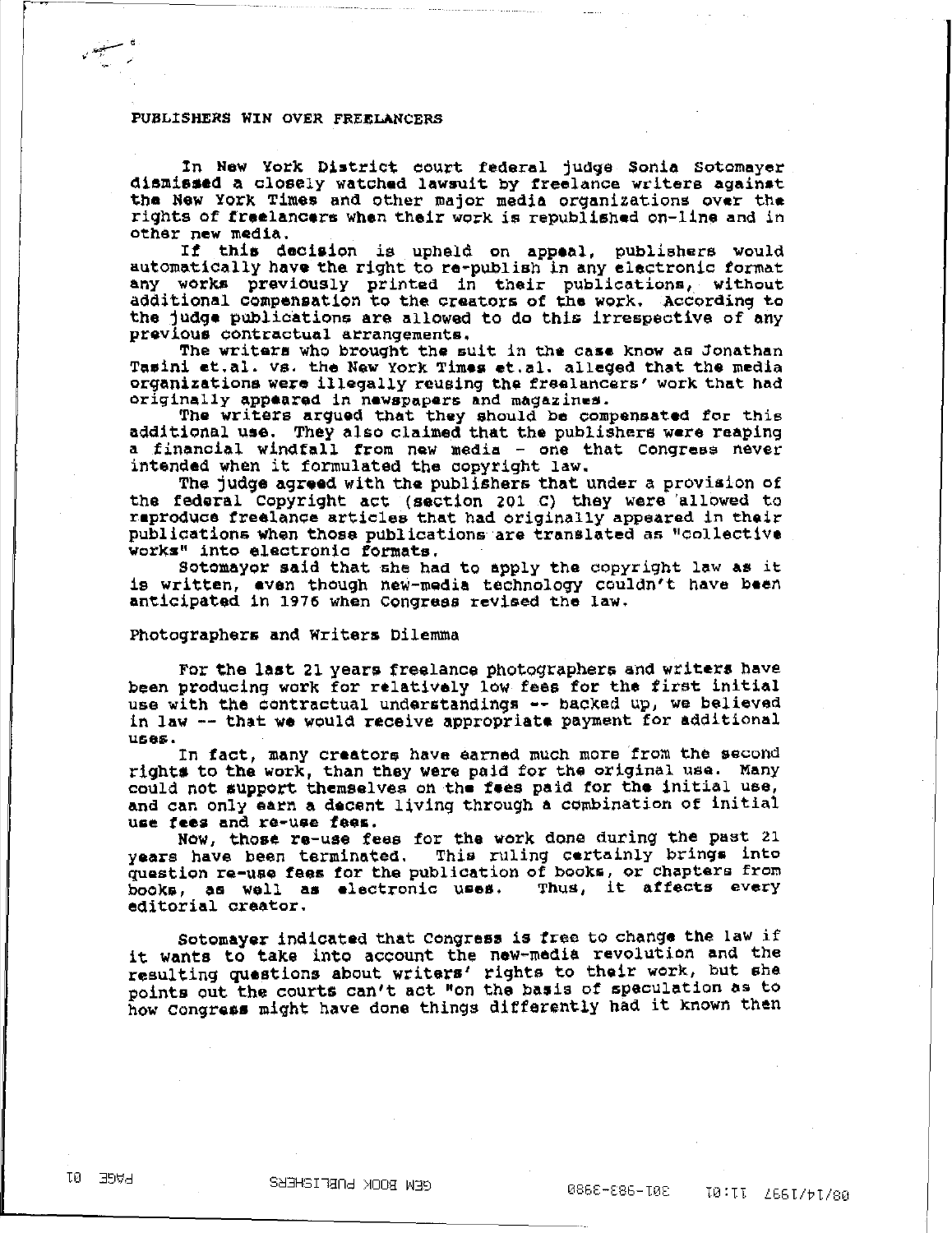- ZAA Au. - durzodozel -

HADE

what it knows now."

Claire Safran, president of the American Society of Journalists and Authors (ASJA) said, "While Jude Sotomayor's reading of the law and her logic may seem reasonable, her understanding of electronic publishing is seriously flawed.

"We're asstonished that the judge bought the defense argument that database use constitutes only a 'revision' of an issue of a magazine or newspaper. It doesn't. And we're even more astonished at her statement that 'the electronic data abases retain a significant creative element of the publisher defendants' collective works,' They don't.

"Electonic data base compilers strip out nearly everything a publisher brings to its publication: photos, drawings, advertisements, page layout, headline type, index, table of contents--virtually everything that makes a magazine or newspaper what it is. Each article is reduced to the writers' words. And those words belong to the writers.

"The data base compilers then mix that issue's articles with hundreds of thousands of articles from years' worth of hundreds of other publications, making a new and totally different compilation. A computer user simply cannot find the actual issue of the publication itself in the database--because it doesn't exist. A 'revision' of the publication? Hardly.

"One other important point is that this case revolves around a part of the copyright law that applies only when there is no written contract between publisher and author. But most magazines--and, increasingly, newspapers--do use written agreements. So the ruling in this case doesn't apply to most articles by freelance writers published in major magazines and newspapers.

"We think an appeals court would see things very differently from Judge Sotomayor."

Emily Bass, an attorney for the Writers said her clients expect to appeal. Her partner, Michael Gaynor, called the judge's decision "an Alice-in-Wonderland type interpretation" or the federal copyright laws.

Bruce P. Keller, a Debevoise & Plimpton attorney representing the media organizations, said that all the judge's ruling does is permit publishers to do what they've always done -- reproduce the contents of their publications in other formats. Where once they did so on microfilm, now they're doing it in new media.

George Freeman, assistant general counsel for the New York said the decision means "electronic reproduction of Times, freelance articles such as in Lexis will be treated no differently than those articles on spools of micorfilm."

In addition to the New York Times Co., the other defendants include Time Warner Inc.'s, Time Inc. magazine group which<br>publishes Sports Illustrated; the Times Mirror Co. newspaper<br>Newsday; University Microfilms Inc. which produces CD-ROMs; and Nexis operator of Mead Data Central Corp. Another defendant, the Atlantic Monthly magazine had previously settled the lawsuit.

The judge, in her ruling, did site several types of "exploitation" by publishers that wouldn't be allowed under copyright law, including turning a freelance article into "a full lenth book" or creating "television or film versions of individual

 $0.011411007 - 11.61$ **COM COO SOOR**